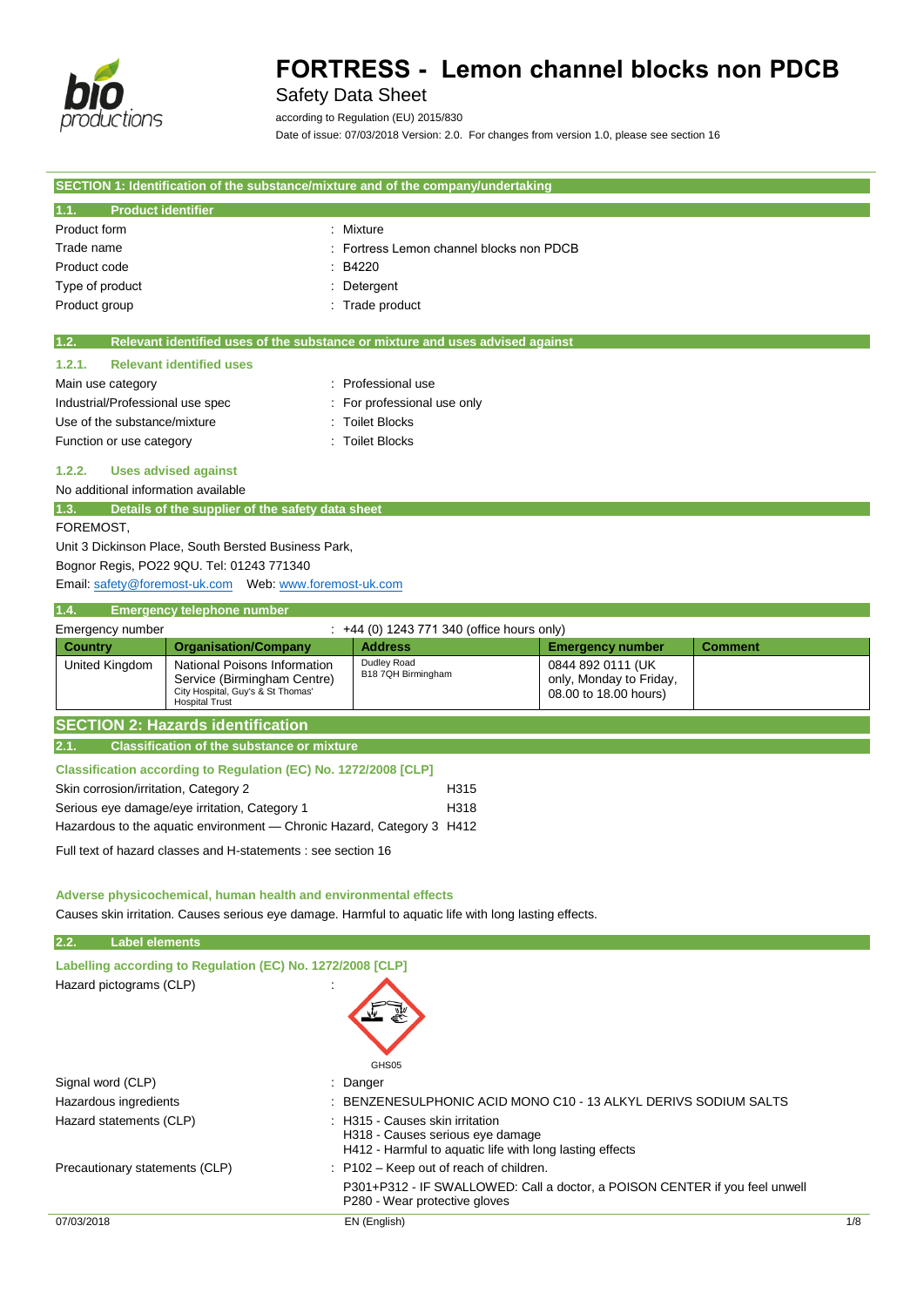Safety Data Sheet

according to Regulation (EU) 2015/830

|                                              | P302+P352 - IF ON SKIN: Wash with plenty of water<br>P305+P351+P338 - IF IN EYES: Rinse cautiously with water for several minutes. Remove<br>contact lenses, if present and easy to do. Continue rinsing<br>P332+P313 - If skin irritation occurs: Get medical advice/attention<br>P501 - Dispose of contents/container to an approved waste disposal plant |
|----------------------------------------------|-------------------------------------------------------------------------------------------------------------------------------------------------------------------------------------------------------------------------------------------------------------------------------------------------------------------------------------------------------------|
| EUH-statements                               | : EUH208 - Contains (R)-p-mentha-1,8-diene, d-limonene(5989-27-5), EUCALYPTOL(470-82-6),<br>Alpha-pinenes(80-56-8), citral(5392-40-5). May produce an allergic reaction                                                                                                                                                                                     |
| Detergent Regulation: Labelling of contents: | Contains: Anionic surfactants 15-30%<br>Perfumes: Limonene, Citral, Citronellol                                                                                                                                                                                                                                                                             |

## **2.3. Other hazards**

No additional information available

## **SECTION 3: Composition/information on ingredients**

## **3.1. Substance**

## Not applicable

## **3.2. Mixture**

| <b>Name</b>                                                             | <b>Product identifier</b>                                                                            | $\frac{9}{6}$                        | <b>Classification according to</b><br><b>Requlation (EC) No.</b><br>1272/2008 [CLP]                                 |  |
|-------------------------------------------------------------------------|------------------------------------------------------------------------------------------------------|--------------------------------------|---------------------------------------------------------------------------------------------------------------------|--|
| BENZENESULPHONIC ACID MONO C10 - 13 ALKYL<br><b>DERIVS SODIUM SALTS</b> | (CAS No) 68411-30-3<br>(EC no) 270-115-0<br>(REACH-no) 01-2119489428-22                              | $10 - 30$                            | Acute Tox. 4 (Oral), H302<br>Skin Irrit. 2, H315<br>Eye Dam. 1, H318<br>Aquatic Chronic 3, H412                     |  |
| sodium carbonate                                                        | (CAS No) 497-19-8<br>(EC no) 207-838-8<br>(EC index no) 011-005-00-2<br>(REACH-no) 01-2119485498-19  | $1 - 3$                              | Eye Irrit. 2, H319                                                                                                  |  |
| (R)-p-mentha-1,8-diene, d-limonene                                      | (CAS No) 5989-27-5<br>(EC no) 227-813-5<br>(EC index no) 601-029-00-7                                | $0.1 - 1$                            | Flam. Lig. 3, H226<br>Skin Irrit. 2, H315<br>Skin Sens. 1, H317<br>Aquatic Acute 1, H400<br>Aquatic Chronic 1, H410 |  |
| <b>EUCALYPTOL</b>                                                       | (CAS No) 470-82-6<br>(EC no) 207-431-5                                                               | $0.1 - 1$                            | Flam. Lig. 3, H226<br>Skin Sens. 1B, H317                                                                           |  |
| Alpha-pinenes                                                           | (CAS No) 80-56-8<br>(EC no) 201-291-9<br>(REACH-no) 01-2119519223-49                                 | < 1                                  | Flam. Lig. 3, H226<br><b>Skin Sens. 1. H317</b><br>Asp. Tox. 1, H304<br>Skin Irrit. 2, H315                         |  |
| citral                                                                  | (CAS No) 5392-40-5<br>(EC no) 226-394-6<br>(EC index no) 605-019-00-3<br>(REACH-no) 01-2119462829-23 | < 1                                  | Skin Irrit. 2. H315<br>Skin Sens. 1, H317                                                                           |  |
| <b>Specific concentration limits:</b>                                   |                                                                                                      |                                      |                                                                                                                     |  |
| <b>Name</b>                                                             | <b>Product identifier</b>                                                                            | <b>Specific concentration limits</b> |                                                                                                                     |  |
| BENZENESULPHONIC ACID MONO C10 - 13 ALKYL<br>DERIVS SODIUM SALTS        | (CAS No) 68411-30-3<br>(EC no) 270-115-0<br>(REACH-no) 01-2119489428-22                              | (C >= 65) Acute Tox. 4 (Oral), H302  |                                                                                                                     |  |

Full text of H-statements: see section 16

| <b>SECTION 4: First aid measures</b>                                |                                                                                                                                                                         |
|---------------------------------------------------------------------|-------------------------------------------------------------------------------------------------------------------------------------------------------------------------|
| <b>Description of first aid measures</b><br>4.1.                    |                                                                                                                                                                         |
| First-aid measures general                                          | : If you feel unwell, seek medical advice (show the label where possible).                                                                                              |
| First-aid measures after inhalation                                 | : Remove person to fresh air and keep comfortable for breathing.                                                                                                        |
| First-aid measures after skin contact                               | : Wash skin with plenty of water. Take off contaminated clothing. If skin irritation occurs: Get<br>medical advice/attention.                                           |
| First-aid measures after eye contact                                | : Rinse cautiously with water for several minutes. Remove contact lenses, if present and easy to<br>do. Continue rinsing. Call a physician immediately.                 |
| First-aid measures after ingestion                                  | : Never give anything by mouth to an unconscious person. Drink plenty of water. Do not induce<br>vomiting. Call a POISON CENTER or doctor/physician if you feel unwell. |
| 4.2.<br>Most important symptoms and effects, both acute and delayed |                                                                                                                                                                         |
| Symptoms/injuries                                                   | : Not expected to present a significant hazard under anticipated conditions of normal use.                                                                              |
| Symptoms/injuries after inhalation                                  | : None under normal use.                                                                                                                                                |
| Symptoms/injuries after skin contact                                | : Irritation.                                                                                                                                                           |
| Symptoms/injuries after eye contact                                 | : Serious damage to eyes.                                                                                                                                               |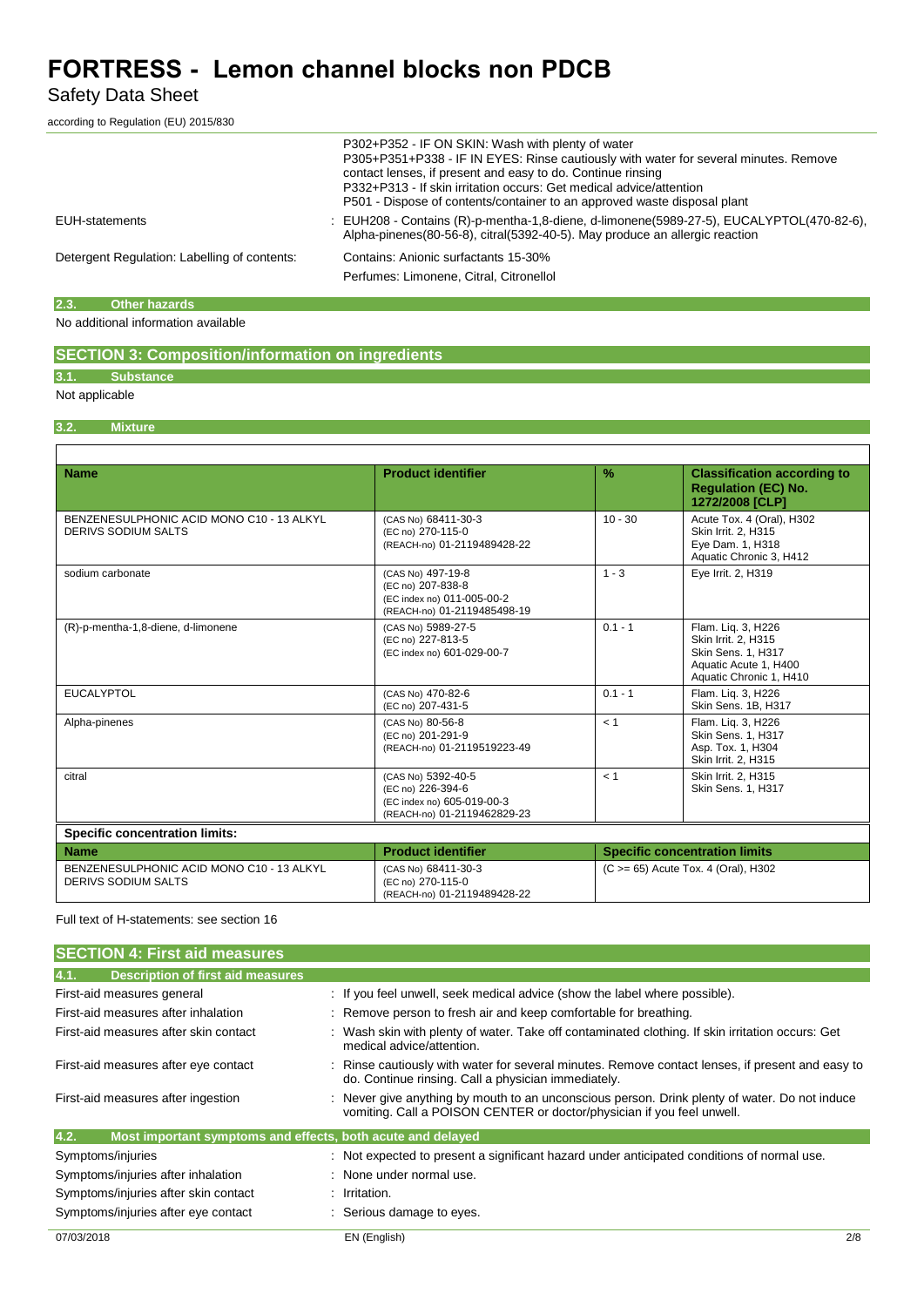Safety Data Sheet

| according to Regulation (EU) 2015/830                                |                                                                                                                                                              |
|----------------------------------------------------------------------|--------------------------------------------------------------------------------------------------------------------------------------------------------------|
| Symptoms/injuries after ingestion                                    | : May cause irritation to the digestive tract.                                                                                                               |
| 4.3.                                                                 | Indication of any immediate medical attention and special treatment needed                                                                                   |
| Treat symptomatically.                                               |                                                                                                                                                              |
| <b>SECTION 5: Firefighting measures</b>                              |                                                                                                                                                              |
| <b>Extinguishing media</b><br>5.1.                                   |                                                                                                                                                              |
| Suitable extinguishing media                                         | The product is not flammable. Use extinguishing agent suitable for surrounding fire. Water<br>spray. Dry powder. Foam.                                       |
| Special hazards arising from the substance or mixture<br>5.2.        |                                                                                                                                                              |
| Fire hazard                                                          | : Not flammable.                                                                                                                                             |
| <b>Explosion hazard</b>                                              | Product is not explosive.                                                                                                                                    |
| Hazardous decomposition products in case of<br>fire                  | Toxic fumes may be released.                                                                                                                                 |
| <b>Advice for firefighters</b><br>5.3.                               |                                                                                                                                                              |
| Firefighting instructions                                            | : Exercise caution when fighting any chemical fire.                                                                                                          |
| Protection during firefighting                                       | Do not attempt to take action without suitable protective equipment. Self-contained breathing<br>apparatus. Complete protective clothing.                    |
| <b>SECTION 6: Accidental release measures</b>                        |                                                                                                                                                              |
| 6.1.                                                                 | Personal precautions, protective equipment and emergency procedures                                                                                          |
| 6.1.1.<br>For non-emergency personnel                                |                                                                                                                                                              |
| <b>Emergency procedures</b>                                          | : Ventilate spillage area. Avoid contact with skin and eyes.                                                                                                 |
| 6.1.2.<br>For emergency responders                                   |                                                                                                                                                              |
| Protective equipment                                                 | Do not attempt to take action without suitable protective equipment. For further information<br>refer to section 8: "Exposure controls/personal protection". |
| 6.2.<br><b>Environmental precautions</b>                             |                                                                                                                                                              |
| Avoid release to the environment.                                    |                                                                                                                                                              |
| Methods and material for containment and cleaning up<br>6.3.         |                                                                                                                                                              |
| Methods for cleaning up                                              | Recover mechanically the product. Collect spillage.                                                                                                          |
| Other information                                                    | Dispose of materials or solid residues at an authorized site.                                                                                                |
| 6.4<br><b>Reference to other sections</b>                            |                                                                                                                                                              |
|                                                                      | For further information refer to section 13. For further information refer to section 8: "Exposure controls/personal protection".                            |
| <b>SECTION 7: Handling and storage</b>                               |                                                                                                                                                              |
| <b>Precautions for safe handling</b>                                 |                                                                                                                                                              |
| Precautions for safe handling                                        | Ensure good ventilation of the work station. Avoid contact with skin and eyes. Wear personal<br>protective equipment.                                        |
| Hygiene measures                                                     | Wash contaminated clothing before reuse. Do not eat, drink or smoke when using this product.<br>Always wash hands after handling the product.                |
| Conditions for safe storage, including any incompatibilities<br>7.2. |                                                                                                                                                              |
| Technical measures                                                   | : Does not require any specific or particular technical measures.                                                                                            |
| Storage conditions                                                   | Store in a well-ventilated place. Keep cool.                                                                                                                 |
| Special rules on packaging                                           | : Keep only in original container.                                                                                                                           |
| <b>Specific end use(s)</b><br>7.3.                                   |                                                                                                                                                              |
| No additional information available                                  |                                                                                                                                                              |
| <b>SECTION 8: Exposure controls/personal protection</b>              |                                                                                                                                                              |
| <b>Control parameters</b>                                            |                                                                                                                                                              |
| No additional information available                                  |                                                                                                                                                              |
|                                                                      |                                                                                                                                                              |

## **8.2. Exposure controls**

### **Appropriate engineering controls:**

Ensure good ventilation of the work station.

## **Hand protection:**

Protective gloves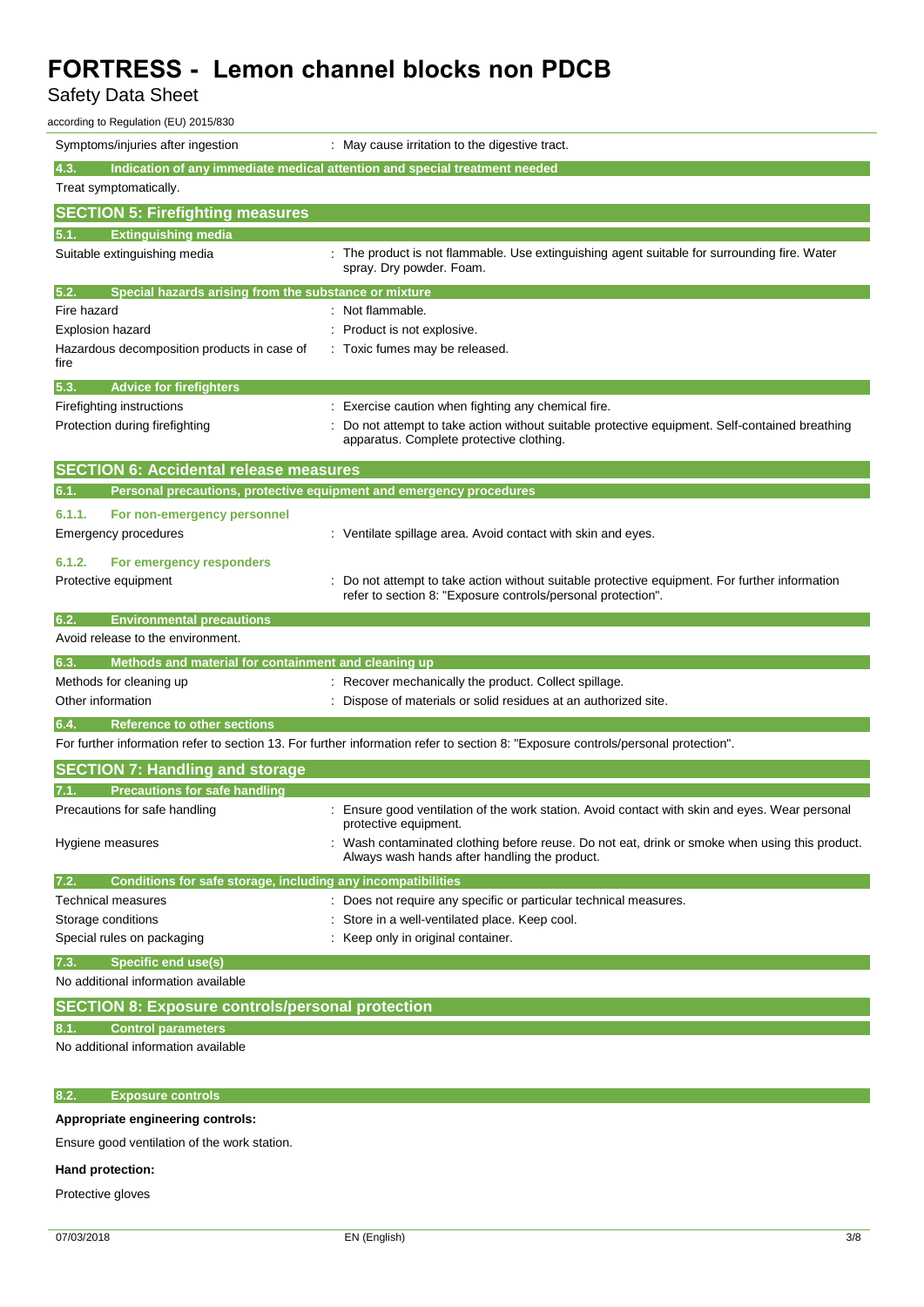Safety Data Sheet

according to Regulation (EU) 2015/830

| Type              | <b>Material</b>                             | Permeation | Thickness (mm) | <b>Penetration</b> | Standard |
|-------------------|---------------------------------------------|------------|----------------|--------------------|----------|
| Disposable gloves | Butyl rubber,<br>Polyvinvichloride<br>(PVC) |            |                |                    |          |

## **Eye protection:**

Safety glasses

## **Skin and body protection:**

Wear suitable protective clothing

### **Respiratory protection:**

In case of insufficient ventilation, wear suitable respiratory equipment



### **Environmental exposure controls:**

Avoid release to the environment.

| <b>SECTION 9: Physical and chemical properties</b>            |   |                                  |
|---------------------------------------------------------------|---|----------------------------------|
| Information on basic physical and chemical properties<br>9.1. |   |                                  |
| Physical state                                                |   | Solid                            |
| Appearance                                                    |   | Yellow solid.                    |
| Colour                                                        |   | Yellow.                          |
| Odour                                                         |   | lemon odour.                     |
| Odour threshold                                               |   | No data available                |
| pH                                                            |   | No data available                |
| pH solution                                                   | ÷ | $8 (51) \%$                      |
| Relative evaporation rate (butyl acetate=1)                   |   | No data available                |
| Melting point                                                 |   | No data available                |
| Freezing point                                                |   | Not applicable                   |
| Boiling point                                                 |   | No data available                |
| Flash point                                                   |   | Not applicable                   |
| Auto-ignition temperature                                     |   | Not applicable                   |
| Decomposition temperature                                     |   | No data available                |
| Flammability (solid, gas)                                     |   | Non flammable.                   |
| Vapour pressure                                               |   | No data available                |
| Relative vapour density at 20 °C                              |   | No data available                |
| Relative density                                              |   | Not applicable                   |
| Solubility                                                    |   | Soluble in water.                |
| Log Pow                                                       |   | No data available                |
| Viscosity, kinematic                                          |   | Not applicable                   |
| Viscosity, dynamic                                            |   | No data available                |
| Explosive properties                                          |   | Product is not explosive.        |
| Oxidising properties                                          |   | Oxidising solids Not applicable. |
| <b>Explosive limits</b>                                       |   | Not applicable                   |
| 9.2.<br><b>Other information</b>                              |   |                                  |

No additional information available

### **10.1. Reactivity**

The product is non-reactive under normal conditions of use, storage and transport.

### **10.2. Chemical stability**

Stable under normal conditions.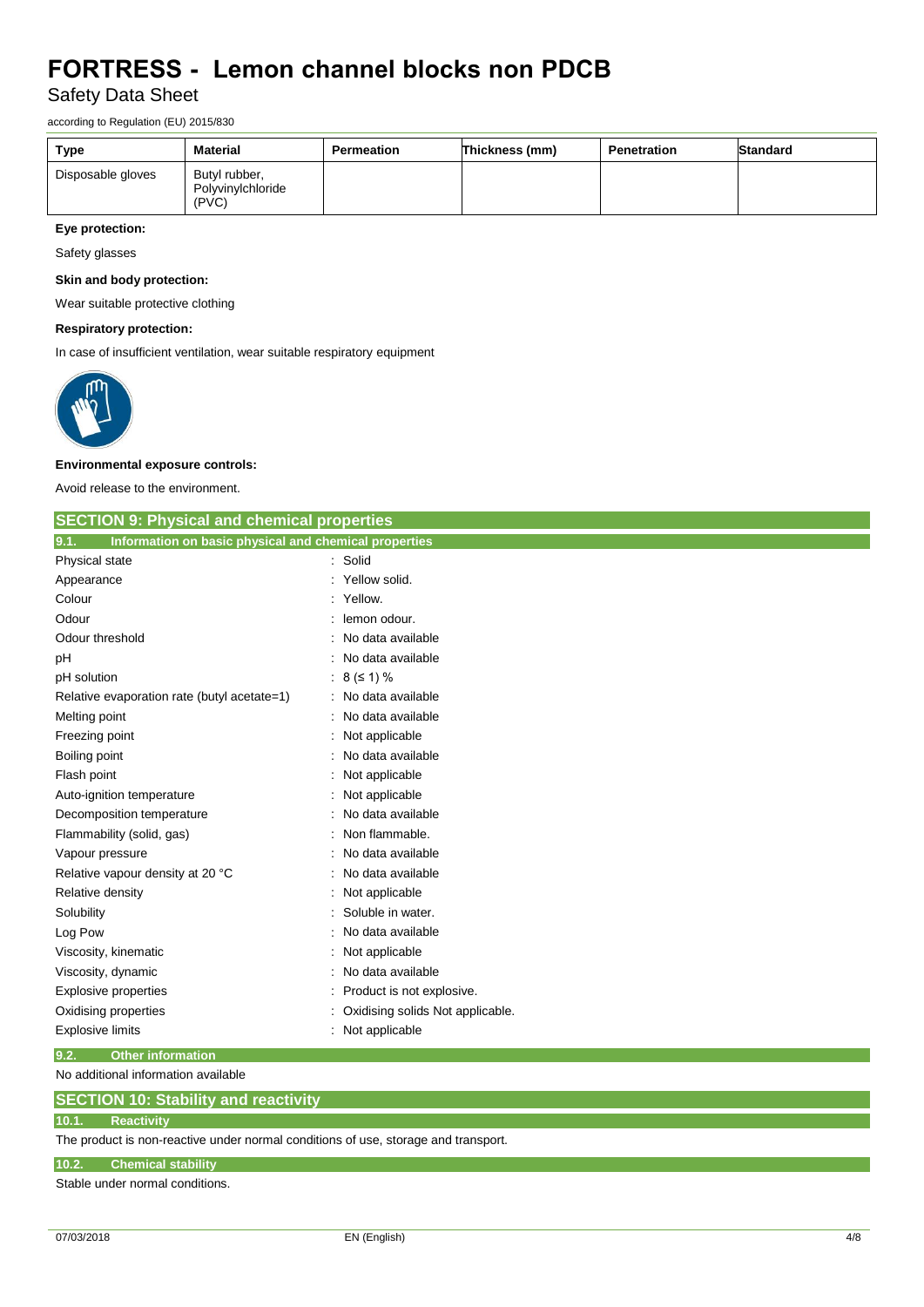Safety Data Sheet

according to Regulation (EU) 2015/830

| according to Regulation (EU) 2015/830                                                   |                                                      |  |
|-----------------------------------------------------------------------------------------|------------------------------------------------------|--|
| 10.3.<br><b>Possibility of hazardous reactions</b>                                      |                                                      |  |
| No dangerous reactions known under normal conditions of use.                            |                                                      |  |
| <b>Conditions to avoid</b><br>10.4.                                                     |                                                      |  |
| None under recommended storage and handling conditions (see section 7).                 |                                                      |  |
| 10.5.<br>Incompatible materials                                                         |                                                      |  |
| Strong bases. Strong acids.                                                             |                                                      |  |
|                                                                                         |                                                      |  |
| 10.6.<br><b>Hazardous decomposition products</b><br>No additional information available |                                                      |  |
|                                                                                         |                                                      |  |
| <b>SECTION 11: Toxicological information</b>                                            |                                                      |  |
| Information on toxicological effects<br>11.1.                                           |                                                      |  |
| Acute toxicity                                                                          | : Not classified                                     |  |
| Alpha-pinenes (80-56-8)                                                                 |                                                      |  |
| LD50 oral                                                                               | 3700 mg/kg bodyweight                                |  |
| LD50 dermal                                                                             | > 5000 mg/kg bodyweight                              |  |
| citral (5392-40-5)                                                                      |                                                      |  |
| LD50 oral                                                                               | 4960 mg/kg bodyweight                                |  |
| LD50 dermal                                                                             | 2250 mg/kg bodyweight                                |  |
| BENZENESULPHONIC ACID MONO C10 - 13 ALKYL DERIVS SODIUM SALTS (68411-30-3)              |                                                      |  |
| LD50 oral                                                                               | 1080 mg/kg bodyweight                                |  |
| LD50 dermal                                                                             | > 2000 mg/kg bodyweight                              |  |
| sodium carbonate (497-19-8)                                                             |                                                      |  |
| LD50 oral                                                                               | 4090 mg/kg bodyweight                                |  |
| LD50 dermal                                                                             | > 2000 mg/kg bodyweight                              |  |
| LC50 inhalation rat (Dust/Mist - mg/l/4h)                                               | 2300 mg/m <sup>3</sup>                               |  |
| Skin corrosion/irritation                                                               | Causes skin irritation.                              |  |
| Serious eye damage/irritation                                                           | Causes serious eye damage.                           |  |
| Respiratory or skin sensitisation                                                       | Not classified                                       |  |
| Germ cell mutagenicity                                                                  | Not classified                                       |  |
| Carcinogenicity                                                                         | Not classified                                       |  |
| Reproductive toxicity                                                                   | Not classified                                       |  |
| Specific target organ toxicity (single exposure)                                        | Not classified                                       |  |
| Specific target organ toxicity (repeated<br>exposure)                                   | : Not classified                                     |  |
| Aspiration hazard                                                                       | : Not classified                                     |  |
| <b>SECTION 12: Ecological information</b>                                               |                                                      |  |
| <b>Toxicity</b><br>12.1.                                                                |                                                      |  |
| Ecology - general                                                                       | : Harmful to aquatic life with long lasting effects. |  |
|                                                                                         |                                                      |  |
| Alpha-pinenes (80-56-8)<br>LC50 fish 1                                                  | $0.28$ mg/l                                          |  |
| EC50 other aquatic organisms 1                                                          | 1.44 mg/l EC50 waterflea (48 h)                      |  |
| citral (5392-40-5)                                                                      |                                                      |  |
| LC50 fish 1                                                                             | 4.1 mg/l                                             |  |
| EC50 other aquatic organisms 1                                                          | 7 mg/l EC50 waterflea (48 h)                         |  |
| EC50 other aquatic organisms 2                                                          | 5 mg/l IC50 algea (72 h) mg/l                        |  |
| BENZENESULPHONIC ACID MONO C10 - 13 ALKYL DERIVS SODIUM SALTS (68411-30-3)              |                                                      |  |
| LC50 fish 1                                                                             | 1.67 mg/l                                            |  |
| EC50 other aquatic organisms 1                                                          | 2.9 mg/l EC50 waterflea (48 h)                       |  |
| EC50 other aquatic organisms 2                                                          | 127.9 mg/l IC50 algea (72 h) mg/l                    |  |
| EC50 72h algae (1)                                                                      | 29 mg/l                                              |  |
| sodium carbonate (497-19-8)                                                             |                                                      |  |
| LC50 fish 1                                                                             | 300 mg/l                                             |  |

EC50 other aquatic organisms 1 265 mg/l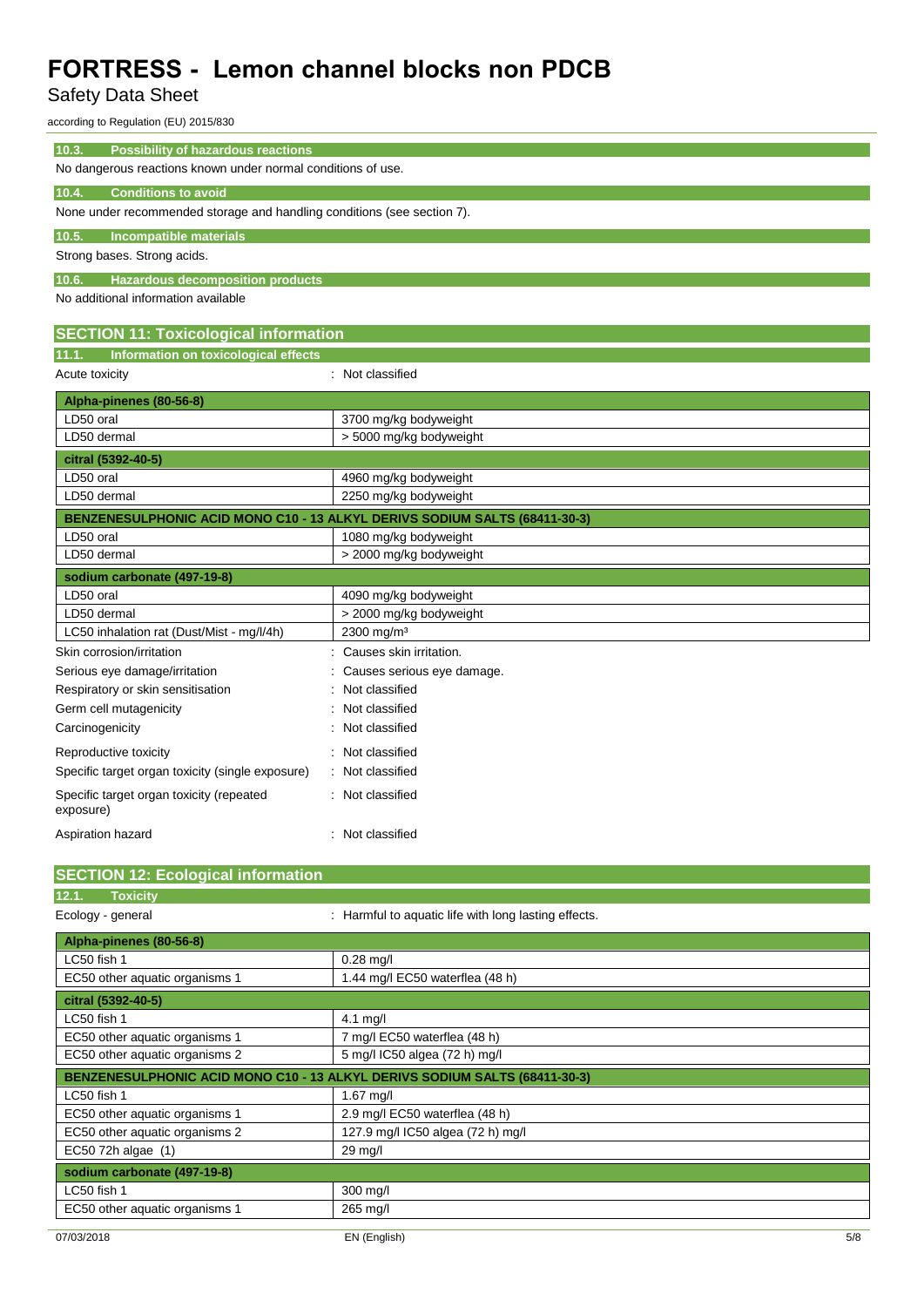Safety Data Sheet

according to Regulation (EU) 2015/830

| sodium carbonate (497-19-8)                        |                                                                                                                                                                                                                                                                                                                                                                                                                  |
|----------------------------------------------------|------------------------------------------------------------------------------------------------------------------------------------------------------------------------------------------------------------------------------------------------------------------------------------------------------------------------------------------------------------------------------------------------------------------|
| EC50 other aquatic organisms 2                     | $IC50$ algea $(72 h)$ mg/l                                                                                                                                                                                                                                                                                                                                                                                       |
|                                                    |                                                                                                                                                                                                                                                                                                                                                                                                                  |
| 12.2.<br><b>Persistence and degradability</b>      |                                                                                                                                                                                                                                                                                                                                                                                                                  |
| <b>Urinal Block Yellow - version 1.2</b>           |                                                                                                                                                                                                                                                                                                                                                                                                                  |
| Persistence and degradability                      | Biodegradable. The surfactant(s) contained in this preparation complies (comply) with the<br>biodegradability criteria as laid down in Regulation (EC) No. 648/2004 on detergents. Data to<br>support this assertion are held at the disposal of the competent authorities of the Member<br>States and will be made available to them, at their direct request or at the request of a<br>detergent manufacturer. |
| 12.3.<br><b>Bioaccumulative potential</b>          |                                                                                                                                                                                                                                                                                                                                                                                                                  |
| <b>Urinal Block Yellow - version 1.2</b>           |                                                                                                                                                                                                                                                                                                                                                                                                                  |
| Bioaccumulative potential                          | No bioaccumulation.                                                                                                                                                                                                                                                                                                                                                                                              |
| citral (5392-40-5)                                 |                                                                                                                                                                                                                                                                                                                                                                                                                  |
| Log Pow                                            | 3.45                                                                                                                                                                                                                                                                                                                                                                                                             |
| sodium carbonate (497-19-8)                        |                                                                                                                                                                                                                                                                                                                                                                                                                  |
| Log Pow                                            | $-6.19$                                                                                                                                                                                                                                                                                                                                                                                                          |
| <b>Mobility in soil</b><br>12.4.                   |                                                                                                                                                                                                                                                                                                                                                                                                                  |
| <b>Urinal Block Yellow - version 1.2</b>           |                                                                                                                                                                                                                                                                                                                                                                                                                  |
| Ecology - soil                                     | Adsorbs into the soil.                                                                                                                                                                                                                                                                                                                                                                                           |
| <b>Results of PBT and vPvB assessment</b><br>12.5. |                                                                                                                                                                                                                                                                                                                                                                                                                  |
| No additional information available                |                                                                                                                                                                                                                                                                                                                                                                                                                  |
| 12.6.<br><b>Other adverse effects</b>              |                                                                                                                                                                                                                                                                                                                                                                                                                  |
| No additional information available                |                                                                                                                                                                                                                                                                                                                                                                                                                  |
| <b>SECTION 13: Disposal considerations</b>         |                                                                                                                                                                                                                                                                                                                                                                                                                  |
| <b>Waste treatment methods</b><br>13.1.            |                                                                                                                                                                                                                                                                                                                                                                                                                  |
| Regional legislation (waste)                       | Disposal must be done according to official regulations.                                                                                                                                                                                                                                                                                                                                                         |

Product/Packaging disposal recommendations : Dispose in a safe manner in accordance with local/national regulations.

## **SECTION 14: Transport information** In accordance with ADR / RID / IMDG / IATA / ADN

| In accordance with ADR / RID / IMDG / IATA / ADN |                |                |                |                |  |  |
|--------------------------------------------------|----------------|----------------|----------------|----------------|--|--|
| <b>ADR</b>                                       | <b>IMDG</b>    | <b>IATA</b>    | <b>ADN</b>     | <b>RID</b>     |  |  |
| 14.1.<br><b>UN number</b>                        |                |                |                |                |  |  |
| Not applicable                                   | Not applicable | Not applicable | Not applicable | Not applicable |  |  |
| 14.2.<br>UN proper shipping name                 |                |                |                |                |  |  |
| Not applicable                                   | Not applicable | Not applicable | Not applicable | Not applicable |  |  |
| Not applicable                                   | Not applicable | Not applicable | Not applicable | Not applicable |  |  |
|                                                  |                |                |                |                |  |  |
| <b>Transport hazard class(es)</b><br>14.3.       |                |                |                |                |  |  |
| Not applicable                                   | Not applicable | Not applicable | Not applicable | Not applicable |  |  |
| Not applicable                                   | Not applicable | Not applicable | Not applicable | Not applicable |  |  |
| 14.4.<br><b>Packing group</b>                    |                |                |                |                |  |  |
| Not applicable                                   | Not applicable | Not applicable | Not applicable | Not applicable |  |  |
| <b>Environmental hazards</b><br>14.5.            |                |                |                |                |  |  |
| Not applicable                                   | Not applicable | Not applicable | Not applicable | Not applicable |  |  |
| No supplementary information available           |                |                |                |                |  |  |

## **14.6. Special precautions for user**

**- Overland transport**

Not applicable

**- Transport by sea** Not applicable

**- Air transport**

Not applicable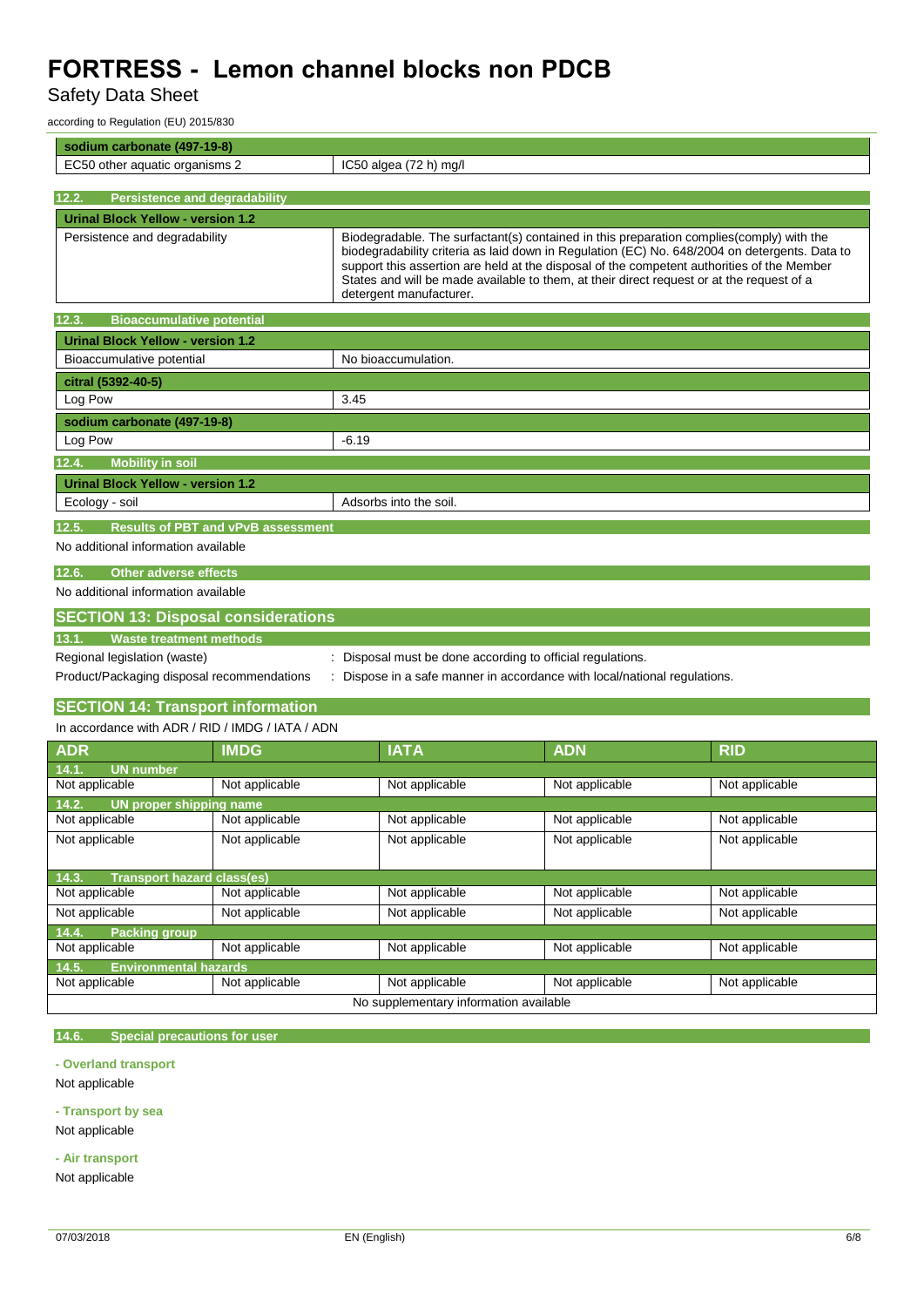Safety Data Sheet

according to Regulation (EU) 2015/830

#### **- Inland waterway transport**

Not applicable

#### **- Rail transport**

#### Not applicable

**14.7. Transport in bulk according to Annex II of MARPOL and the IBC Code**

## Not applicable

## **SECTION 15: Regulatory information**

**15.1. Safety, health and environmental regulations/legislation specific for the substance or mixture**

### **15.1.1. EU-Regulations**

Contains no REACH substances with Annex XVII restrictions Contains no substance on the REACH candidate list Contains no REACH Annex XIV substances

## **15.1.2. National regulations**

No additional information available

### **15.2. Chemical safety assessment**

No chemical safety assessment has been carried out

## **SECTION 16: Other information**

#### Changes from Previous version:

- UFI number added in section 1.1
- P-Statements added in Section 2.2

### Change to Detergent Regulation: Labelling of contents in section 2.2

#### Abbreviations and acronyms:

| <b>ADN</b>   | European Agreement concerning the International Carriage of Dangerous Goods by Inland Waterways   |
|--------------|---------------------------------------------------------------------------------------------------|
| <b>ADR</b>   | European Agreement concerning the International Carriage of Dangerous Goods by Road               |
| <b>ATE</b>   | <b>Acute Toxicity Estimate</b>                                                                    |
| <b>CLP</b>   | Classification Labelling Packaging Regulation; Regulation (EC) No 1272/2008                       |
| <b>EC50</b>  | Median effective concentration                                                                    |
| <b>IATA</b>  | International Air Transport Association                                                           |
| <b>IMDG</b>  | International Maritime Dangerous Goods                                                            |
| <b>LC50</b>  | Median lethal concentration                                                                       |
| LD50         | Median lethal dose                                                                                |
| PBT          | Persistent Bioaccumulative Toxic                                                                  |
| <b>REACH</b> | Registration, Evaluation, Authorisation and Restriction of Chemicals Regulation (EC) No 1907/2006 |
| <b>SDS</b>   | Safety Data Sheet                                                                                 |
| <b>RID</b>   | Regulations concerning the International Carriage of Dangerous Goods by Rai                       |
| vPvB         | Very Persistent and Very Bioaccumulative                                                          |

#### Full text of H- and EUH-statements:

| Acute Tox. 4 (Oral) | Acute toxicity (oral), Category 4                                 |     |
|---------------------|-------------------------------------------------------------------|-----|
| Aquatic Acute 1     | Hazardous to the aquatic environment - Acute Hazard, Category 1   |     |
| Aquatic Chronic 1   | Hazardous to the aquatic environment - Chronic Hazard, Category 1 |     |
| Aquatic Chronic 3   | Hazardous to the aquatic environment - Chronic Hazard, Category 3 |     |
| Asp. Tox. 1         | Aspiration hazard, Category 1                                     |     |
| Eye Dam. 1          | Serious eye damage/eye irritation, Category 1                     |     |
| Eye Irrit. 2        | Serious eye damage/eye irritation, Category 2                     |     |
| Flam. Lig. 3        | Flammable liquids, Category 3                                     |     |
| Skin Irrit. 2       | Skin corrosion/irritation, Category 2                             |     |
| Skin Sens, 1        | Sensitisation - Skin, Category 1                                  |     |
| Skin Sens, 1B       | Sensitisation - Skin, category 1B                                 |     |
| H <sub>226</sub>    | Flammable liquid and vapour                                       |     |
| H302                | Harmful if swallowed                                              |     |
| H304                | May be fatal if swallowed and enters airways                      |     |
| H315                | Causes skin irritation                                            |     |
| 07/03/2018          | EN (English)                                                      | 7/8 |